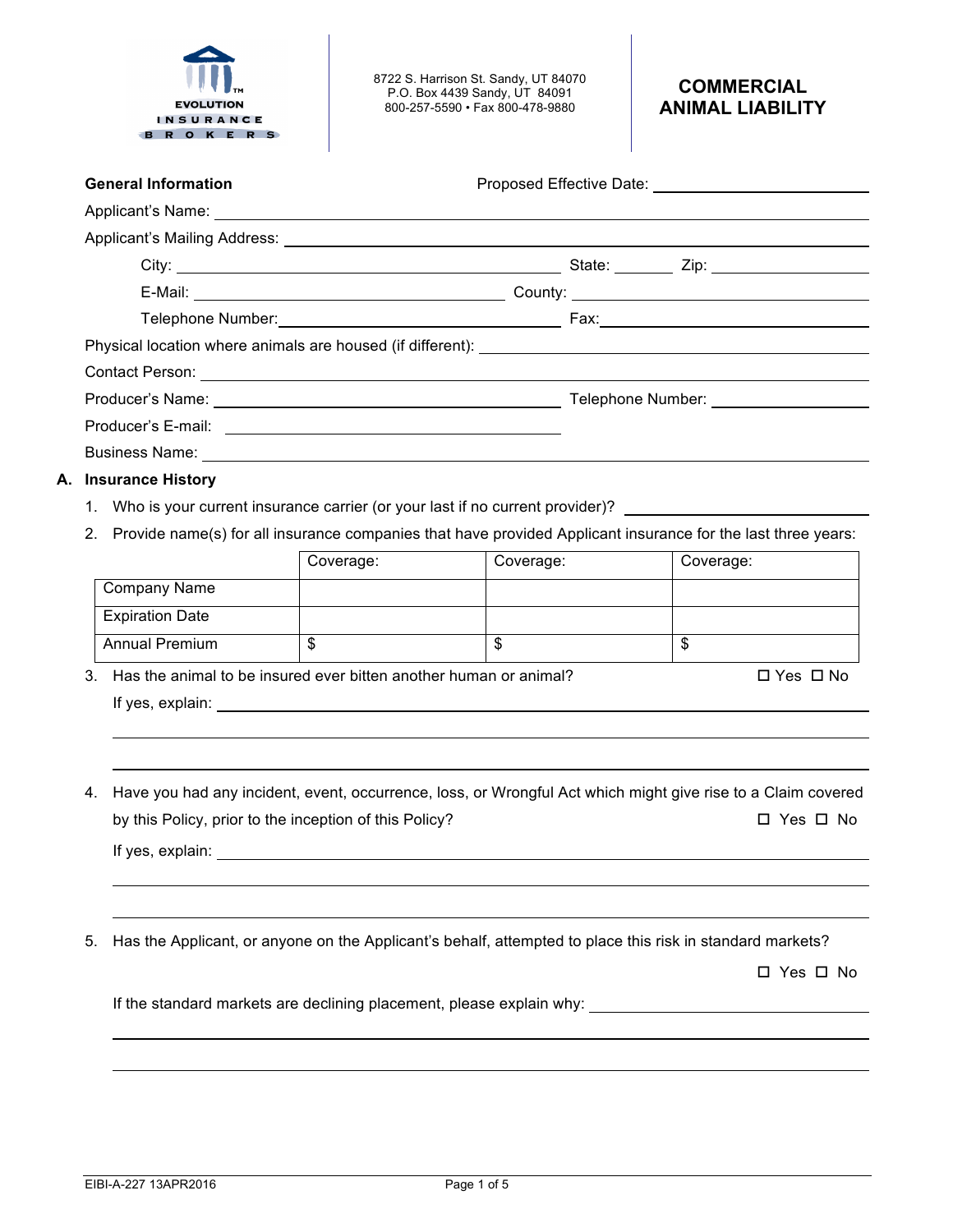# **B. Desired Insurance:**

## □ Limit of Liability (with per person sub-limit):

- □ \$25,000 per person / \$50,000 per accident / \$100,000 aggregate
- □ \$50,000 per person / \$100,000 per accident / \$200,000 aggregate
- $\square$  \$100,000 per person / \$200,000 per accident / \$400,000 aggregate
- $\square$  \$150,000 per person / \$200,000 per accident / \$500,000 aggregate
- $\Box$  Other:

### □ Limit of Liability (with no per person sub-limit):

- $\square$  \$50,000 per accident / \$100,000 aggregate
- $\square$  \$100,000 per accident / \$200,000 aggregate
- $\square$  \$250,000 per accident / \$500,000 aggregate

## **Self Insured Retention (SIR):**  $\Box$  \$1,000 (Minimum)  $\Box$  \$1,500  $\Box$  \$2,500  $\Box$  \$5,000

Note: Higher SIRs will generally reduce the premium charged, but SIRs of \$2,500 or greater must be accompanied by proof of the Applicant's ability to pay that SIR amount (i.e. last year's tax return forms).

#### **C. Business Activities**

1. What is the business purpose of the animal?

a. How many days out of the year do you estimate the animal(s) will be used for commercial purposes?

| b. Estimated Gross Receipts from this activity annually? |  |  |  |
|----------------------------------------------------------|--|--|--|
|                                                          |  |  |  |

| 2. Do you have an Exotic Animal? An "Exotic Animal" means any animal, the species of which is generally |            |
|---------------------------------------------------------------------------------------------------------|------------|
| considered wild and not domesticated.                                                                   | □ Yes □ No |
| If yes, has the Exotic Animal's enclosure been inspected?                                               | □ Yes □ No |
| If yes, please provide the detailed result of the inspection?                                           |            |

3. Are any of your animals(s) used for a therapeutic purpose?  $\square$  Yes  $\square$  No If yes, please note what types of animals including name, type/breed, age/years owned, description (coloring), tag/registration numbers:

a. Please list all the locations where the animal(s) will be visiting?

b. How many days out of the year do you estimate the animal(s) will be used for therapeutic purposes?

c. Estimated Gross receipts for past year for therapeutic activity?

4. Would you like coverage while animal(s) are on premises at your home?  $\square$  Yes  $\square$  No

- 5. Do you own or rent the location where the animals are kept?  $\Box$  Own  $\Box$  Rent
- 6. Your home is:  $\Box$  apartment  $\Box$  duplex, or other multi-family structure  $\Box$  condo or townhouse  $\Box$  house
- 7. Does the area where your animals are located have a yard fenced or walled in?  $\square$  Yes  $\square$  No  $\square$  N/A If yes: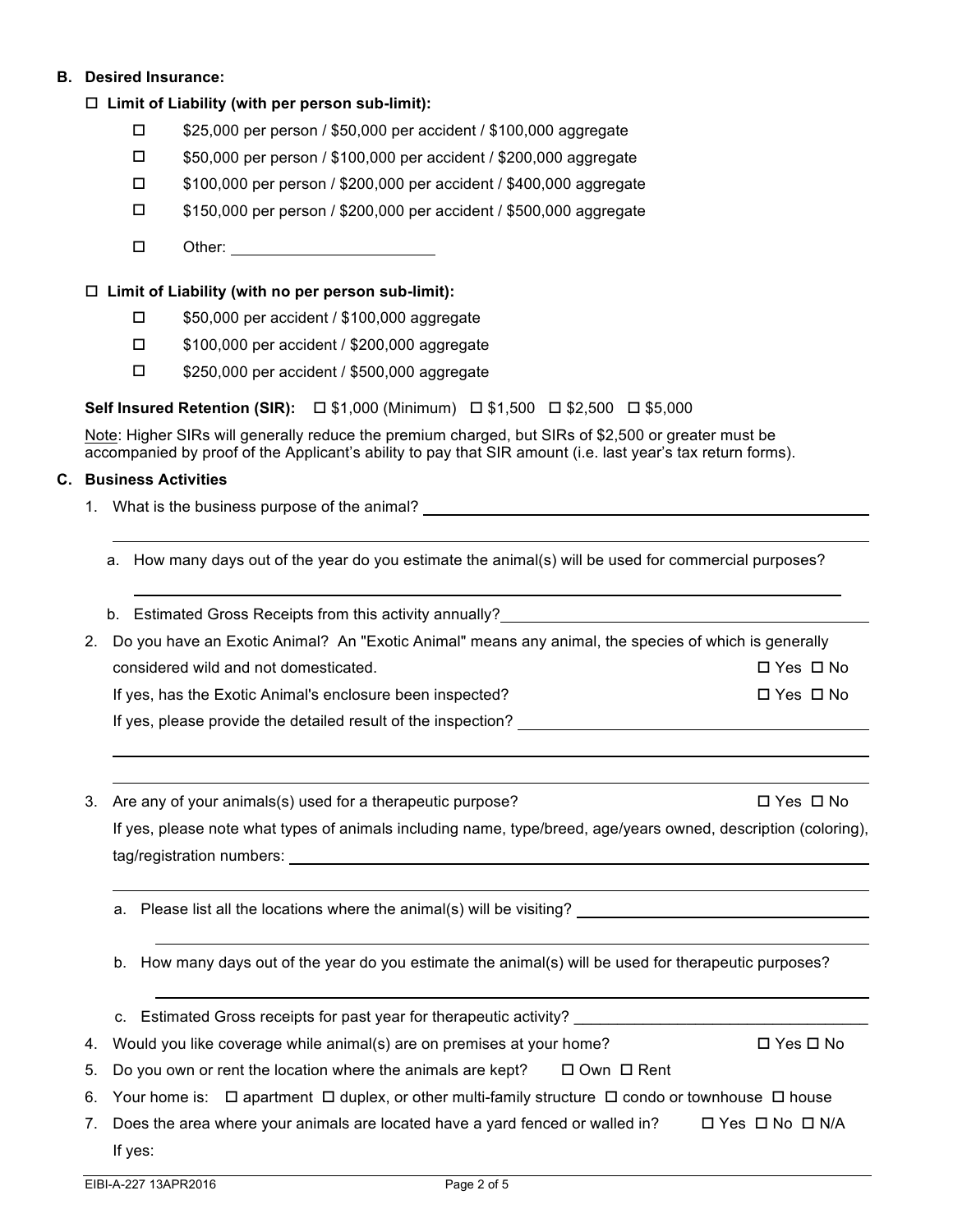| a. | Height of fence/wall: |  |  |
|----|-----------------------|--|--|
|----|-----------------------|--|--|

|    | b.      | Type of fence/wall:                                                                                                |                                        |
|----|---------|--------------------------------------------------------------------------------------------------------------------|----------------------------------------|
|    |         | $\square$ Wood fence with separated slats (e.g. picket fence)                                                      |                                        |
|    |         | $\square$ Wood slats with no space between slats                                                                   |                                        |
|    |         | □ Chain link fence                                                                                                 |                                        |
|    |         | □ Brick or cement wall                                                                                             |                                        |
|    |         |                                                                                                                    |                                        |
|    | с.      | Does fence completely enclose the yard?                                                                            | □ Yes □ No                             |
|    | d.      | Do you have a gate?                                                                                                | $\Box$ Yes $\Box$ No                   |
|    |         | Is the gate kept locked at all times when the animal inside the back yard?                                         | $\Box$ Yes $\Box$ No                   |
|    | е.      | Do you have a locked kennel or secured area for the animal?                                                        | □ Yes □ No                             |
|    |         |                                                                                                                    |                                        |
|    | f.      | Is the bottom of the fence buried 12 or more inches underground?                                                   | $\Box$ Yes $\Box$ No                   |
|    | g.      | Is/are the animal(s) allowed in the yard unattended?                                                               | $\Box$ Yes $\Box$ No                   |
| 8. |         | Do you have signs posted warning passerby about the animal(s)?                                                     | $\Box$ Yes $\Box$ No                   |
|    |         | If yes, list number of signs and text on each sign, and explain why signs are posted:                              |                                        |
|    |         |                                                                                                                    |                                        |
| 9. |         | What is the nearest public facility (e.g. church, school, public park)? How far away is the facility?              |                                        |
|    |         |                                                                                                                    |                                        |
|    |         | 10. How is/are the animal(s) confined when you are away from the animal(s)? ________________________               |                                        |
|    |         | 11. Do you use a shock collar or other similar electronic restraints for any animal?                               | $\Box$ Yes $\Box$ No                   |
|    |         |                                                                                                                    |                                        |
|    |         |                                                                                                                    |                                        |
|    |         | 12. Do you conduct business from your home?                                                                        | $\Box$ Yes $\Box$ No                   |
|    | If yes: |                                                                                                                    |                                        |
|    | a.      |                                                                                                                    |                                        |
|    | b.      | Do customers, business partners, sales people or other similar business visitors come to your home?                |                                        |
|    |         |                                                                                                                    | □ Yes □ No                             |
|    |         | If yes, is/are the animal(s) restrained or confined during business hours?                                         | □ Yes □ No                             |
|    |         |                                                                                                                    |                                        |
|    |         | 13. Are animals required to be registered in your area?                                                            | □ Yes □ No                             |
|    | а.      | If yes, by what authority (check all that apply)?                                                                  | $\Box$ City $\Box$ County $\Box$ State |
|    |         |                                                                                                                    |                                        |
|    |         | b. Attach a copy of all licenses held by any animal in your care, custody and control.                             |                                        |
|    |         | 14. Is coverage required by any municipality, contract or ordinance?                                               | $\Box$ Yes $\Box$ No                   |
|    |         | 15. Is off-premises liability coverage required?                                                                   | $\Box$ Yes $\Box$ No                   |
|    |         | 16. Any travel plans which will include any animal in the next twelve months? (this includes transportation of the |                                        |
|    |         | animal for business purposes)                                                                                      | □ Yes □ No                             |
|    | If yes: |                                                                                                                    |                                        |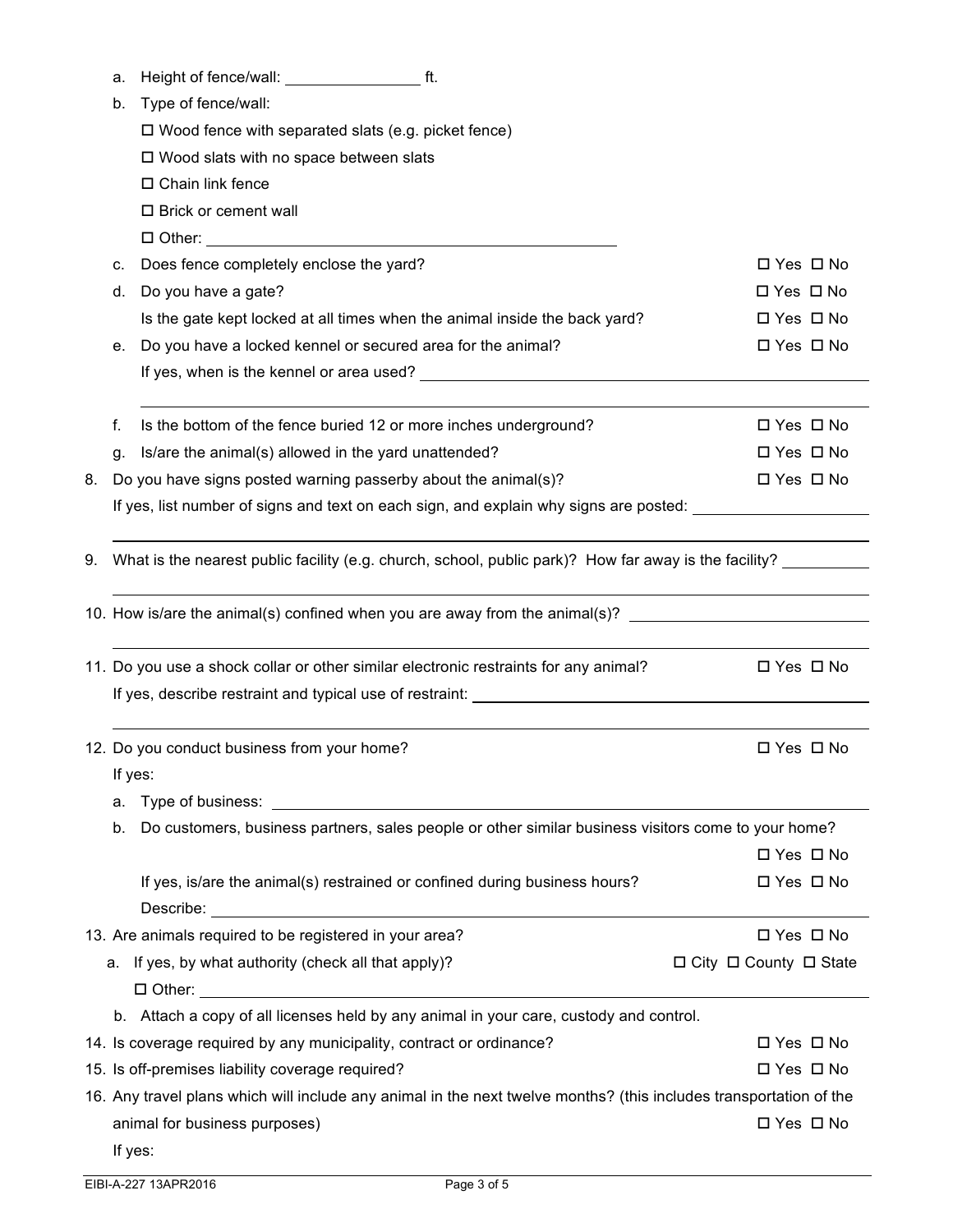a. Describe travel plans:

b. How will the animal be controlled during travel? Describe:

c. If you have travel plans, but the animal will not travel with you, describe care arrangements:

17. Have any of the animals to be insured shown any aggressive behavior, or have been involved in any incidents

with the public?  $\square$  Yes  $\square$  No

If yes, explain:

#### **REPRESENTATIONS AND WARRANTIES**

The "Applicant" is the party to be named as the "Insured" in any insuring contract if issued. By signing this Application, the Applicant for insurance hereby represents and warrants that the information provided in the Application, together with all supplemental information and documents provided in conjunction with the Application, is true, correct, inclusive of all relevant and material information necessary for the Insurer to accurately and completely assess the Application, and is not misleading in any way. The Applicant further represents that the Applicant understands and agrees as follows: (i) the Insurer can and will rely upon the Application and supplemental information provided by the Applicant, and any other relevant information, to assess the Applicant's request for insurance coverage and to quote and potentially bind, price, and provide coverage; (ii) the Application and all supplemental information and documents provided in conjunction with the Application are warranties that will become a part of any coverage contract that may be issued; (iii) the submission of an Application or the payment of any premium does not obligate the Insurer to quote, bind, or provide insurance coverage; and (iv) in the event the Applicant has or does provide any false, misleading, or incomplete information in conjunction with the Application, any coverage provided will be deemed void from initial issuance.

The Applicant hereby authorizes the Insurer and its agents to gather any additional information the Insurer deems necessary to process the Application for quoting, binding, pricing, and providing insurance coverage including, but not limited to, gathering information from federal, state, and industry regulatory authorities, insurers, creditors, customers, financial institutions, and credit rating agencies. The Insurer has no obligation to gather any information nor verify any information received from the Applicant or any other person or entity. The Applicant expressly authorizes the release of information regarding the Applicant's losses, financial information, or any regulatory compliance issues to this Insurer in conjunction with consideration of the Application.

The Applicant further represents that the Applicant understands and agrees the Insurer may: (i) present a quote with a Sub-limit of liability for certain exposures, (ii) quote certain coverages with certain activities, events, services, or waivers excluded from the quote, and (iii) offer several optional quotes for consideration by the Applicant for insurance coverage. In the event coverage is offered, such coverage will not become effective until the Insurer's accounting office receives the required premium payment.

The Applicant agrees that the Insurer and any party from whom the Insurer may request information in conjunction with the Application may treat the Applicant's facsimile signature on the Application as an original signature for all purposes.

The Applicant acknowledges that under any insuring contract issued, the following provisions will apply:

1. A single Accident, or the accumulation of more than one Accident during the Policy Period, may cause the per Accident Limit and/or the annual aggregate maximum Limit of Liability to be exhausted, at which time the Insured will have no further benefits under the Policy.

2. The Insured may request the Insurer to reinstate the original Limit of Liability for the remainder of the Policy period for an additional coverage charge, as may be calculated and offered by the Insurer. The Insurer is under no obligation to accept the Insured's request.

3. The Applicant understands and agrees that the Insurer has no obligation to notify the Insured of the possibility that the maximum Limit of Liability may be exhausted by any Accident or combination of Accidents that may occur during the Policy Period. The Insured must determine if additional coverage should be purchased. The Insurer is expressly not obligated to make a determination about additional coverage, nor advise the Insured concerning additional coverage.

4. The Insurer is herein released and relieved from any and all responsibility to notify the Insured of the possible reduction in any applicable Limit of Liability. The Insured herein assumes the sole and individual responsibility to evaluate, consider, and initiate a request for additional coverage or reinstatement of the annual aggregate Limit of Liability which may be exhausted by any single Accident or combination of Accidents during the Policy Period.

| Dated:            | Dated:            |
|-------------------|-------------------|
| Applicant:        | Agent/Broker:     |
| Signature         | Signature         |
| <b>Print Name</b> | <b>Print Name</b> |